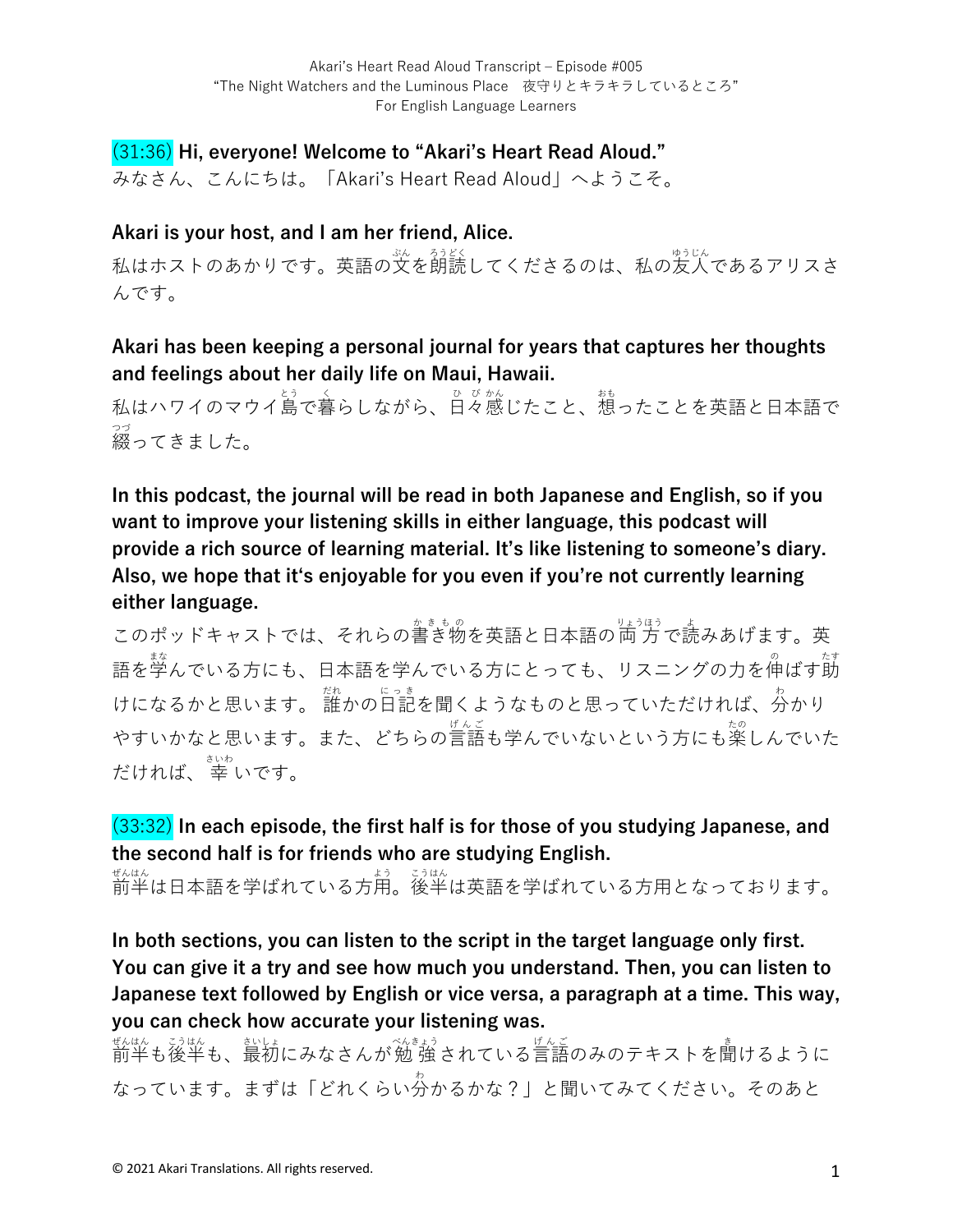に、<sub>段落年に日本語/英語、もしくは英語/日本語と続きます。それを聞いて自分のリス</sub> ニングがどうであったか、答え合わせをしてみてください。

(34:45) **Each episode has chapters for your convenience, which lets you jump to a particular section of an episode. For now, this feature seems to be supported only on Apple Podcast and my website. Also, the transcripts have the time listed next to each section.**

それぞれのエピソードにはチャプターを設定してありますので、そちらからお好きなセ クションに行けるようになっております。このチャプターという機能は現在、Apple Podcast と私どものサイトのみで使えるようです。また原稿 げんこう には、それぞれのセクショ <sub>ンの時間、タイムスタンプを明記してあります。</sub>

# **At the end of each episode, we will explain a couple of vocabulary words and idioms from the episode.**

それぞれのエピソードの最後には出てきた単語や慣用語の説明もあります。

**You can visit AkariTranslations.com, and you will see both English and Japanese transcripts. Again, that's A-K-A-R-I Translations dot com.**

ウェブサイトでは原稿が日本語と英語の両方で読めるようになっていますので AkariTranslations.com へ行ってみてください。

(36:15 ‒ 42:38) **English only 英⽂のみ**

(36:15 & again 42:38) **Now, let's get into the fifth episode.**

**I usually write my blog entries in the Keitai format, but this time, I wrote it in Jyotai. Keitai is a writing style that ends with "desu or masu" which is polite and formal and used widely in professional settings. Jyotai is one that ends with "da" or "dearu" which is plainer and is often used to jot down your thoughts or feelings.**

それでは、第 だい 5 回のエピソードの始 はじ まりです。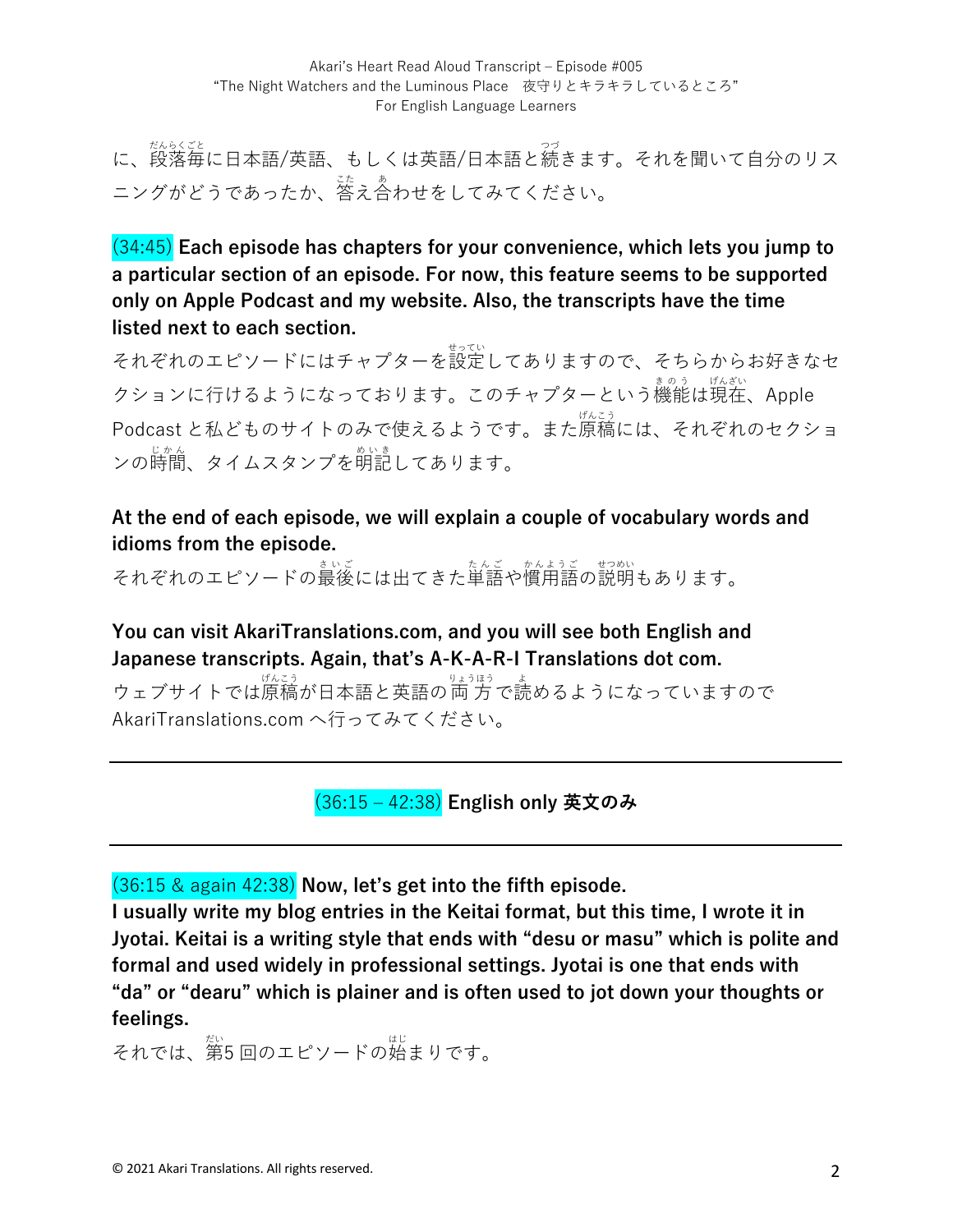いつもは敬体で文を書いていますが、今回は常 体で書きました。敬体は「です・ま す」で終わる⽂のことです。常体は「だ・である」で終わる⽂のことです。

## **A few days ago, my mom gave me a call. She said there was no particular reason for the call. "I just wanted to say hi," she said. It was good timing, so we spoke for about half an hour.**

数⽇前⺟が電話をくれた。特に⽤事はないのだけどと⾔って。タイミングが良かったの で、そのまま 30 分ほど話した。

**We talked about various subjects, and at one point, somehow, we stumbled upon a topic, "Talking to strangers." We agreed that neither of us is afraid of talking to strangers, although I am an introvert and love spending time alone.** ⾊々なことを話していくうちに、「知らない⼈に話しかける」という話題になった。そ して二人ともそれについては問題なくできるねと合意した。私はけっこう内向型で一人 の時間が大好きだけれど、出かけた先で知らない人に話しかけることには躊躇しないほ うだ。

(37:27 & again 45:09) **From my parents, especially my mother, I learned to trust in people's goodness, regardless of their appearance or social status.**  両親から、特に⺟からは、外⾒や社会的地位に惑わされずに⼈々の良⼼を信じて出会っ ていくということを学んだ。

**When I was about four years old, I remember seeing a man with a noticeable scar on his face at the supermarket where my mom and I regularly shopped. We didn't see him every time, but we saw him sometimes. He was probably in his 50s or 60s at that time, and he was always by himself. He would say hi, and we said hi back to him. I remember my mom carrying on casual conversations with him. I did not see other people talking to him. Whenever he said hi to us, my mom did not look bothered or scared. Sometimes, he tried to buy me ice cream, and my mom often politely turned down the offer, but occasionally, I got ice cream, and I remember thanking him and eating it in front of the store before it melted. I remember seeing his eyes were squinting and he looked happy seeing me eat the ice cream.** 

私が4歳くらいだったとき、いつも母と買い物をしていたスーパーで時々会うおじさ んがいた。当時 50 代か 60 代くらいの⼈で、顔に傷跡があり、ちょっと強⾯なおじさ んだった。いつも一人だった。おじさんは挨拶をしてくれ、母は迷惑にも面倒にも思う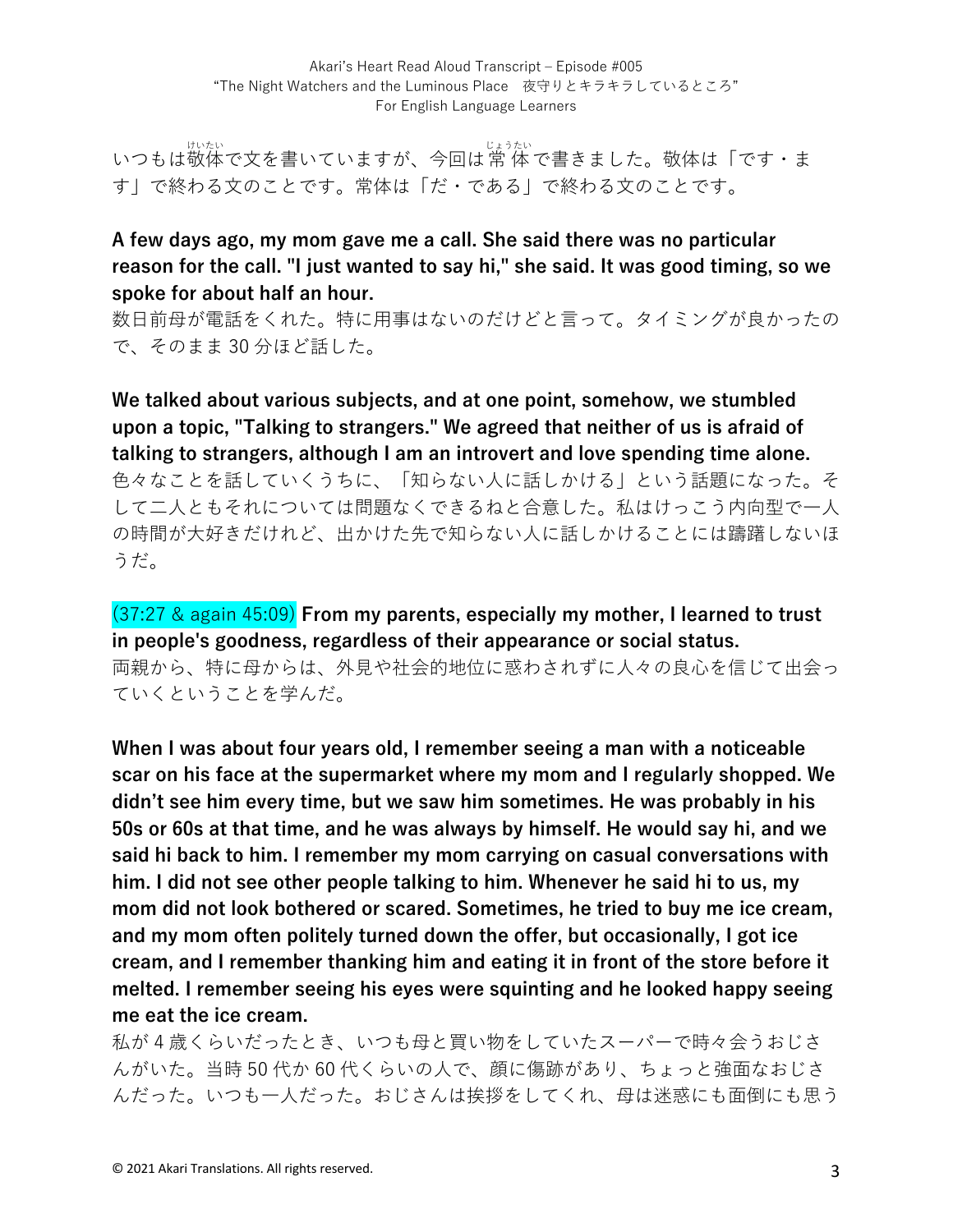振りを見せず、おじさんと会話をしいていたけれど、おじさんが他の人と話していると ころを見たことがなかった。おじさんは時々私にアイスクリームを買ってくれようとし たのだけど、母が丁寧にお断りをした。それでも年に一、二回は買ってもらった覚えが ある。とけないうちにとスーパーの外で⾷べる私を、おじさんは⽬を細めてうれしそう に⾒ていたのを覚えている。

(38:37 & again 47:44) **In high school, I had eating an disorder and crowd phobia, and I barely managed to go to school. But I was able to go to the Suga Jazz Dance Studio to take dance classes every night. When I danced, I could breathe deeply.**

私は高校生のときは摂食障害があったため、学校には卒業をするために必要な日数を確 保するためかろうじて⾏くという状態であった。でも夜になると、ダンスクラスを取る ため、スガジャズダンススタジオには毎晩のように通っていた。踊っているときだけち ゃんと息ができるような気がした。

**My family lived in an apartment then, located in the central part of the city. This was because my father, an engineer, needed to get to the office immediately during an emergency. Since it was in the middle of a town, it happened to be in a red-light district (but a safe area).** 

その頃、私たち家族は町の中心に位置するマンションに住んでいた。エンジニアの父が 緊急の際にすぐ出社できるようにという理由から。そして町の中心地はピンク街の近く でもあった。ちなみに治安は良かったですよ。

**I used to ride my bicycle to the dance studio. A few hundred yards from my house stood one of the high-end-looking businesses on the edge of the redlight district. I liked that this business didn't have any obnoxious flickering neon signs. There was always a man in a suit standing in front of the closed door to greet their guests. There were two or three men, and they took turns standing outside.** 

ダンススタジオには自転車で通っていた。家から数百メートル離れたところに、ピンク 街の端に位置する少し⾼級感のあるお店があった。このお店は⽬がチカチカするような ネオンのサインがないという点では好印象だった。閉められたドアの前にはいつも誰か しらスーツ姿のお兄さんが、お客様をお出迎えするために⽴っていた。3 ⼈くらいのお 兄さん達が⽇替わりでいたように覚えている。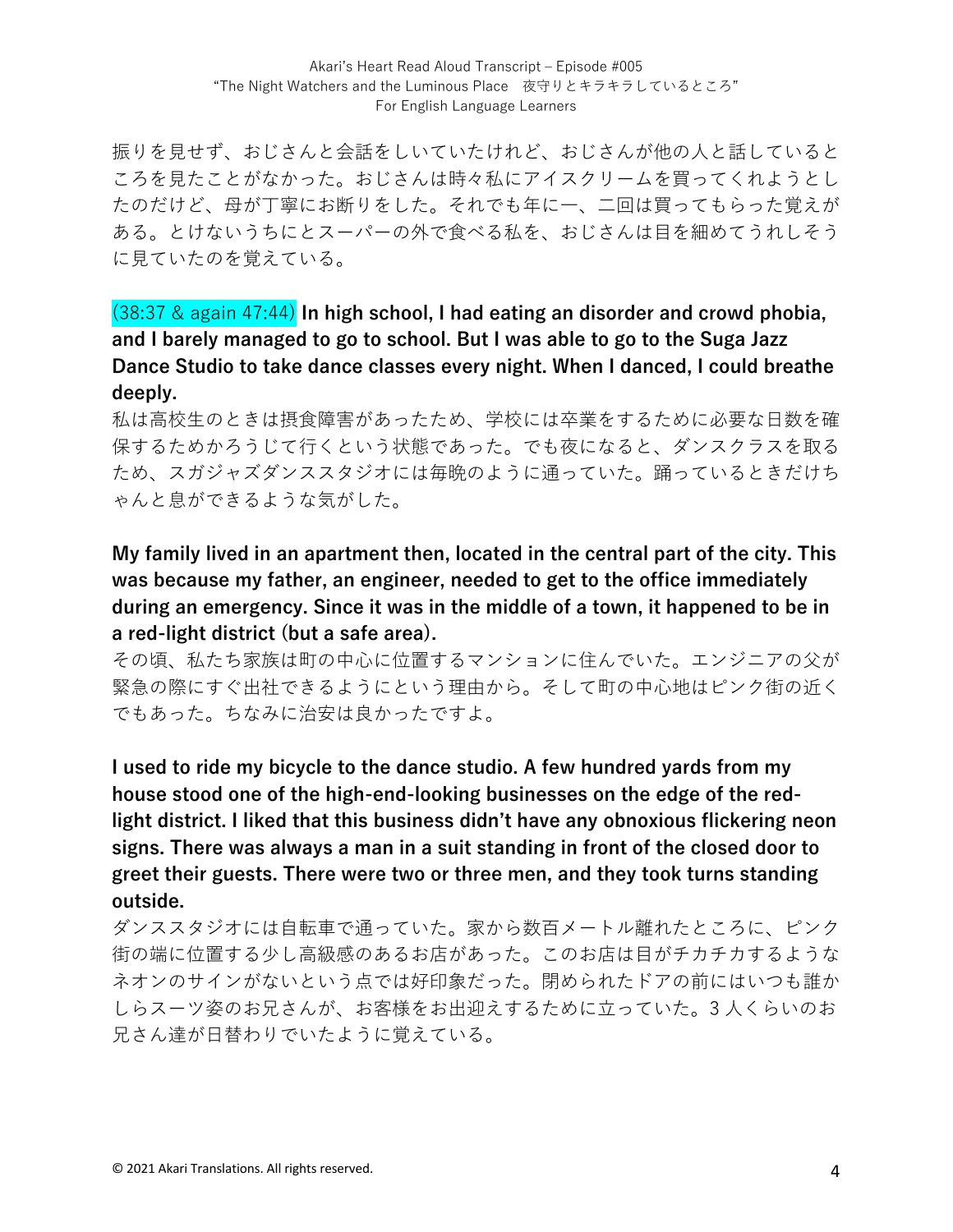(39:45 & again 50:31) **I knew what the shop was for, but I didn't want to ignore the doorman's presence. I gave them a quick bow whenever I passed by, and they lifted their chins toward me or raised their hands as if to say, "Hi." Eventually, our nightly recognition turned into verbal greetings, like "Good evening" (on the way to a class) and them responding, "Be careful (meaning - of the traffic)." When I came home, I said, "Good night," and they replied, "Good night."** 

その店がどんな店であれ、そのお兄さん達を無視する気になれず通りかかる度に会釈を していた。するとお兄さん達は顎をひょいっと上げてくれたり、片手を挙げてくれたり した。そのお互いの存在を認知する作業はやがて声を通しての挨拶になり、私が(ダン ススタジオに⾏くときの「こんばんは!」には「気をつけてなー」に。帰ってきたとき の私の「おやすみなさい!」には「おやすみー」になっていった。

**I never stopped to talk to them, but we exchanged the pleasantries that my bicycle speed allowed for. They eventually knew I was going to a dance class and practicing for Yosakoi, an annual dance festival of my hometown in which the whole town dances. Sometimes, their greetings had variations: "Good luck tomorrow!" for the night before the festival or "Oh good, you're back safely" when I came home later than usual, and so on.** 

一度も自転車を止めて話したことはなかったけれど、自転車のスピードが許す限りの最 ⼩限の情報を交換した。私がダンスのレッスンのために夜出ていくことをお兄さんたち は知ったし、夏はよさこい祭りの練習をしていることも知った。なのでお兄さんたちの 挨拶は時々バリエーションに富むようになった。よさこい祭りの前⽇には「明⽇がんば れよ!」と⾔ってくれたし、いつもより遅く帰ってきたときは、「おー無事帰ってきた な!」と⾔ってくれた。

(40:51 & again 53:08) **We didn't know each other's names; none of us tried to find out. I didn't know how they ended up doing that job, or why they would take the time to greet me.** 

お互いの名前は知らなかったし、無理に知る必要はないと思った。そのお兄さんたちが どういう経過でその仕事をすることになったのかは分からないし、どうして挨拶してく れるのかも分からなかった。

**But in the lonely world of torturing myself with food and the scale, they became my night watchers and provided a ray of moonlight into my dark, cold heart as if to say, "We see you."**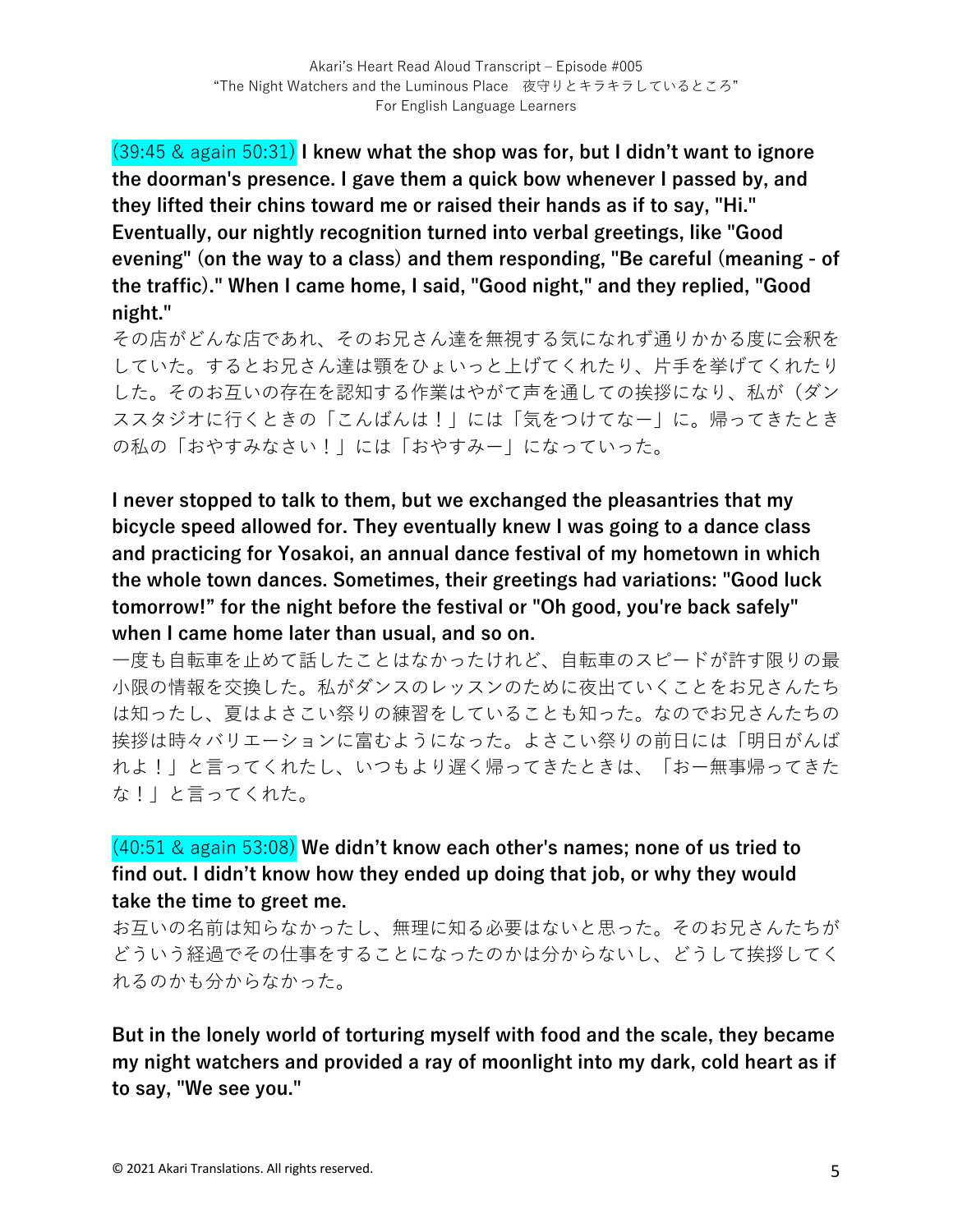でも食べ物と体重計で自分を拷問する孤独な日々の中、彼らは私の「夜守り」として冷 たい心に一筋の光を投げかけてくれる存在だった。まるで「おれらはあんたの闇を見守 りゆうで」とでも⾔うかのように。

# (41:19 & again 54:20) **One evening, my mom and I happened to go out together on bicycles. When we passed in front of the business, we both greeted the doorman. He looked at us and laughed as if to say, "Ah, you two are related! Makes sense!"**

ある夜、母と一緒にその店の前を自転車で通りかかることがあった。店の前に来て、母 と私は同時に「こんばんは〜」と⾔った。するとそのお兄さんは私たちを⾒て、「この 母あってこの娘あり」とでも言わんばかりに笑っていた。私たちが親子だったって分か ったのだろう。

# **My mom and I also looked at each other and said, "You've been greeting them, too?" Then we laughed. At the same time, I was impressed by my mom once again for being their regular greeter.**

「お⺟さんも挨拶しとったん!?」 「あかりも!?」 と⼆⼈で笑った。と同時にお兄さんたちに挨拶をしていた⺟のことを誇らしく思った。

### **Also, no one was standing there during the daytime, so sometimes, I wondered if they really existed. I was happy to know that my mom knew of these souls that appeared nightly, too.**

それに昼間はその店の前には誰もいなくて、あのお兄さんたちは本当に存在するのかな と思うこともあったから、⺟もあの「夜現れる⼈たち」を知っていてうれしくなった。

### (42:04 & again 56:07) **These are only two examples, but I have many more episodes of my mother making friends with strangers, including "outsiders" with whom other people did not seem to want to be associated.**

これはほんの二つのエピソードだけど、 他の方が見て見ぬ振りするような方々を含 め、知らない人たちと、母が打ち解けていく様子を私は多々見て育ってきた。

# **From my mother, I learned to look into the "luminous place" flowing deeply within each of us and to meet people in that place.**

母からは人々の根底に流れるキラキラしているところを見つめて出会っていくことの大 切さを学んだ。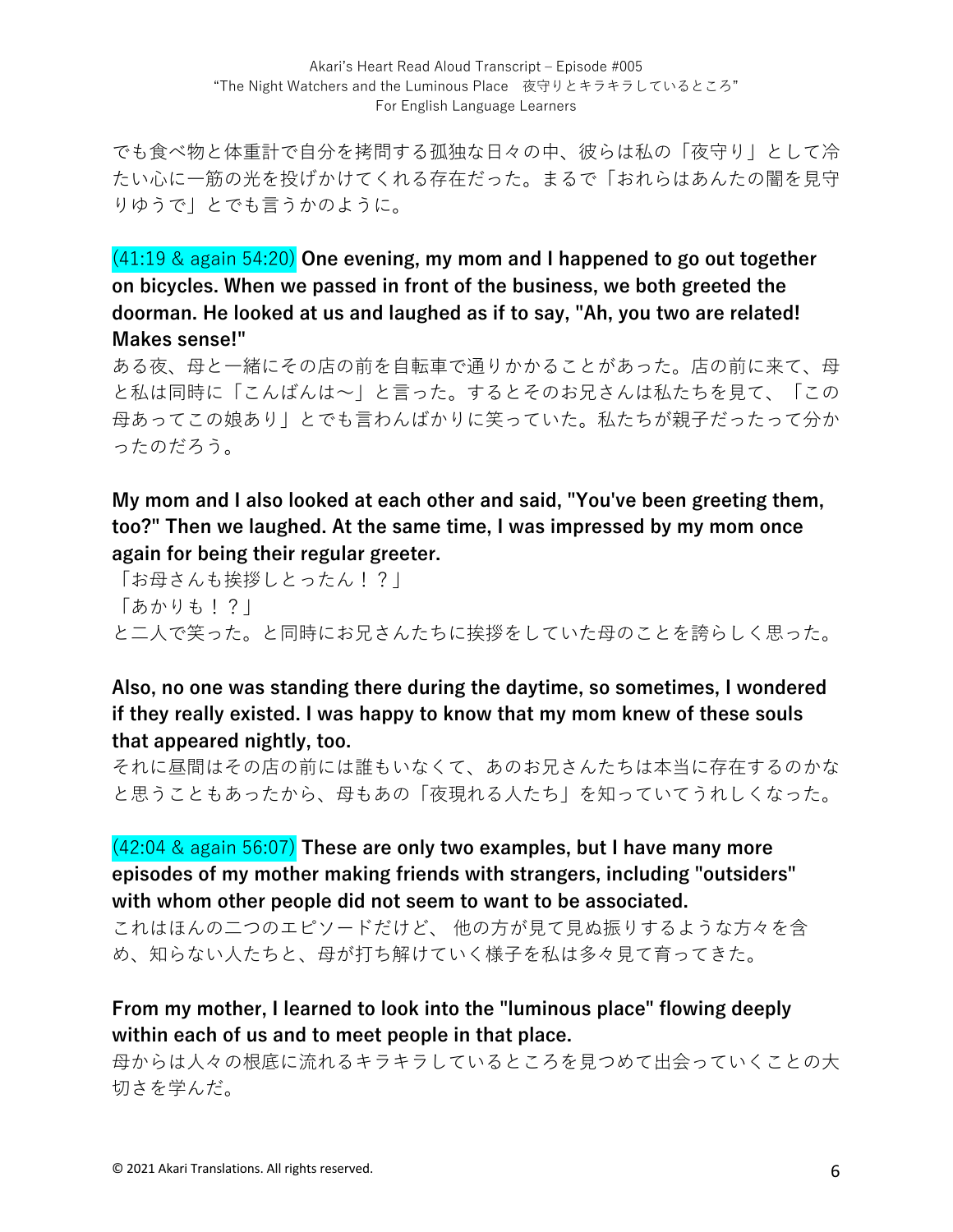## **Also from my mother, I learned that the world can be a scary place sometimes, but it's worth believing in and showing up.**

そしてこの世界は時には怖いところだけれど、それでもやっぱり美しくて、それを信じ て参加するに値するところだということを教えてもらった。

#### **Here are Today's English vocabulary/idioms:**

(57:28) • **noticeable** – The root word is "notice," and "able" is a suffix. Together, it **becomes an adjective, which means likely to be noticed. If you said, "Oh, this shirt has a noticeable stain," it means there is a stain that is hard to miss. By adding "ly" at the end of the word, it becomes an adverb. You could use it like this ‒ "The gas price increased noticeably."**

(58:05)

この言葉のルートワードは「notice」です。ルートワードとは、木の根っこのよう に、フリルを取り払った後に残る基礎の部分のことです。最後にくっついている

「able」は接尾辞 せつびじ と⾔って、ルートワードを味付けしてくれています。「able」は 前にくるルートワードができるようになるという意味があります。このルートワー ドの「notice」は、「気づく」という意味ですね。なので、「able」がくっつくと 「気づける」という意味になります。「Oh, this shirt has a noticeable stain」と⾔ えば、「あー、このシャツはどうしても⽬に付く染みがある」という意味です。最 後に「ly」を付けることで助動詞になり、このように使えます。「The gas price increased noticeably.」「ガソリンの値段が、はっきりと分かるほどに上がった」 という意味です。

(59:16)

• **"high-end" ‒ It means upscaled, sophisticated, rather expensive products or services. It is ranked towards the higher end of options, so it's called "highend." You could say, "For the first time, I had a meal at the high-end restaurant, and it was amazing!" or "I got myself a high-end camera. I'm going to take lots of photos!"** 

(59:49)

これは高級で洗練された、どちらかと言えば高価な製品やサービスを意味します。 上位の方、つまり高い方に位置づけられるので、「high-end | と言います。「For the first time, I had a meal at the high-end restaurant, and it was amazing! | と言 えば、「初めてあの⾼級レストランで⾷事をした。すばらしかった!」という意味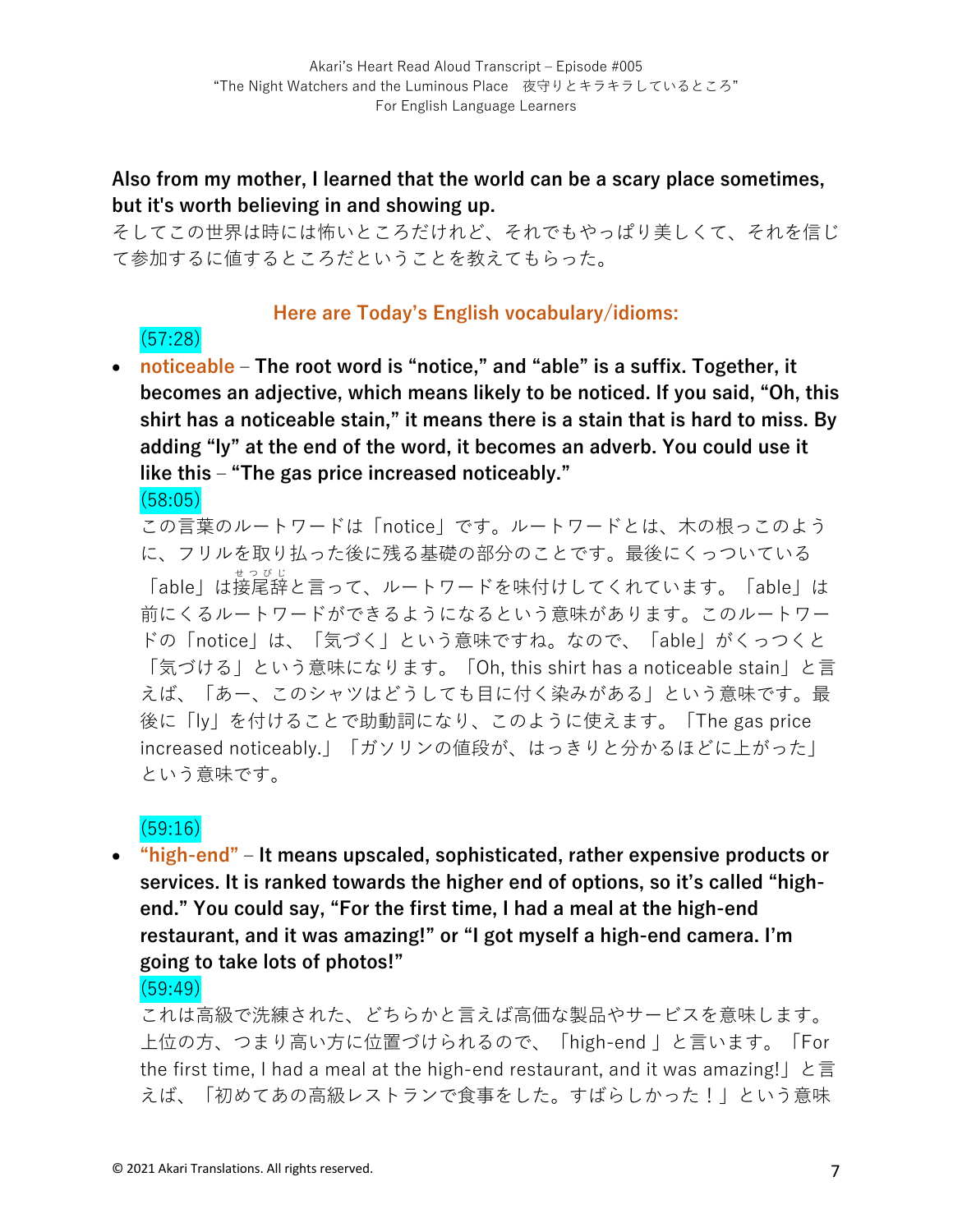に。「I got myself a high-end camera. I'm going to take lots of photos!」と⾔え ば、「⾼性能なカメラを買った。写真をいっぱい撮るぞ!」という意味になりま す。

(01:00:35) **Please let me know if you have any questions or comments through the contact form at AkariTraslations.com. That's A-K-A-R-I Translations.com. We look forward to seeing you next time!**

ご質問やコメントなどございましたら、サイトのコンタクトフォームにてご記入くださ い。それではまた次回お会いできますことを楽しみにしています。

(日本語を学ばれている方用のレッスンも参考までに聞いてみたい方は、28分00秒ま で巻き戻しをするか、チャプターからお選びください。)

#### **今回の⽇本語レッスン:**

# • **会釈** えしゃく **する**

会釈には⾊々な意味があります。⼀つはこのエピソードでも使われていたように、 挨拶をするときに使われます。頭を少し下げますが、お辞儀ほど深く下げません。 相手に「今ゆっくり話せないけど、あなたの存在を認識したことは伝えたい」とい うときに使います。お辞儀をするほどの改まった機会ではなく、例えば廊下ですれ 違うときなどにします。その他に、会釈にはこんがらがった内容を意味が通じるよ うにするという意味もあります。また事情を説明したり、相手の必要とすることを 考えて、⼼配りをしたりという意味もあります。

#### (29:06)

**It has several meanings. In this episode, it was used to greet someone. You slightly bow almost like nodding, not as deeply as a real bow. You can do so to let the other person know, "There's not sufficient time to talk right now, but I recognize your existence." We often do 会釈 when we pass by someone in a hallway. Also, 会釈する means to explain a situation or to estimate what the other person may need or want and take it into consideration.** 

#### (29:47)

• **\_\_\_に 値** あたい **する**

これは、話している対象のものが、空欄に入るものと同じくらいの<sup>かも</sup>があるとい